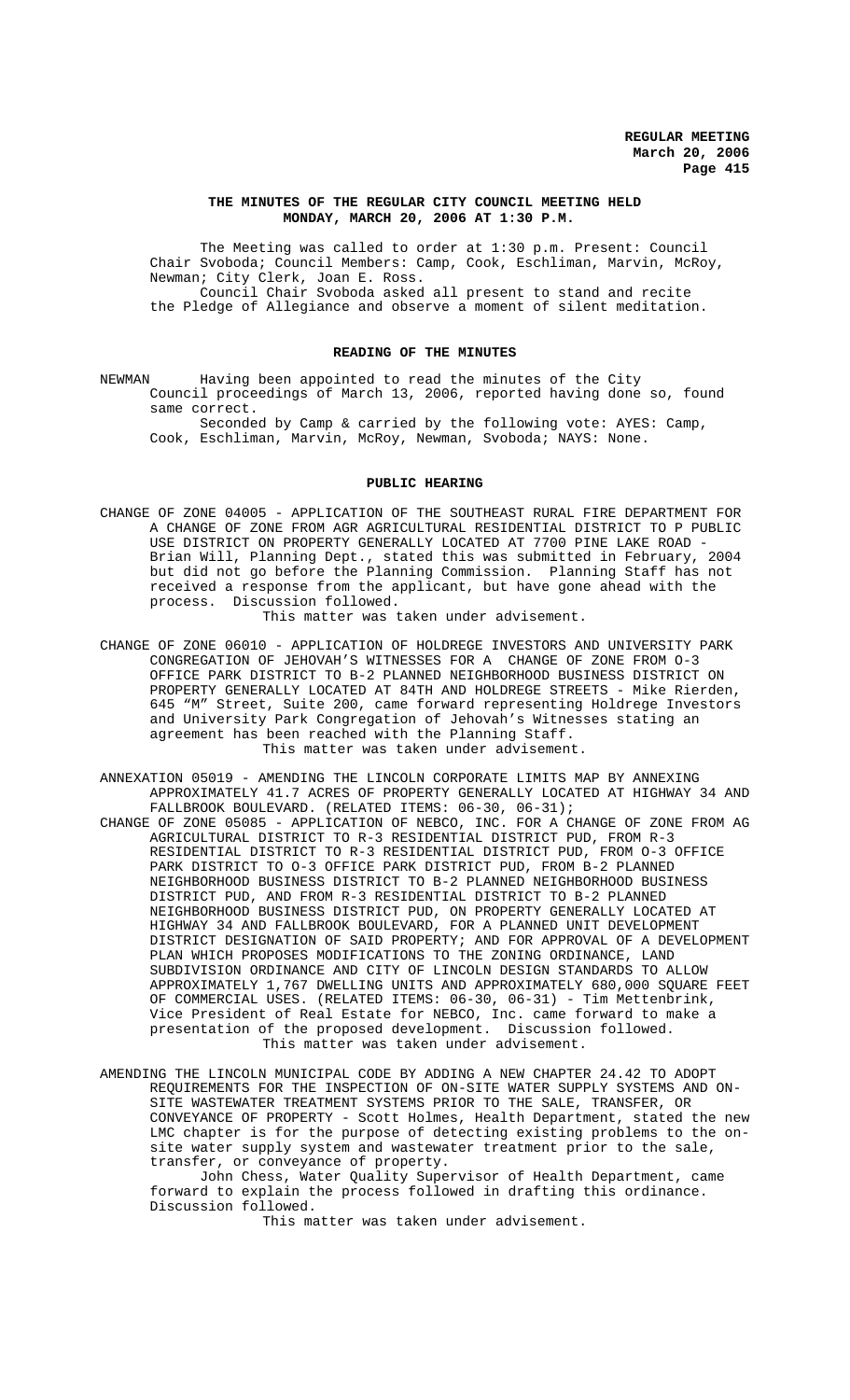APPROVING PLAYMAKERS AT 640 WEST PROSPECTOR AS A KENO SATELLITE SITE; APPROVING LANCASTER'S AT 3800 OLD CHENEY ROAD AS A KENO SATELLITE SITE; APPROVING SPIKES BEACH BAR & GRILLE AT 2300 JUDSON AS A KENO SATELLITE SITE - Bill Harvey, 11248 John Galt Blvd., Omaha, Nebraska, came forward representing Big Red Keno to request approval of three new Keno Satellite sites. Discussion followed. This matter was taken under advisement.

AUTHORIZING THE FILING OF APPLICATIONS WITH THE UNITED STATES DEPT. OF TRANSPORTATION FOR FINANCIAL ASSISTANCE DURING FISCAL YEAR 2006-2007 (SEPTEMBER 1, 2006 - AUGUST 31, 2007)- Dan Marvin, Council Member, requested a clarification of where the money is going if this financial assistance is received.

Nicole Fleck-Tooze, Public Works Dept., stated it would be used to replace 15 buses and program planning costs. This is an 80-20 match. 80% from the Federal government. Discussion followed. This matter was taken under advisement.

- COMP. PLAN AMENDMENT 05010 AMENDING THE 2025 LINCOLN/LANCASTER COUNTY COMPREHENSIVE PLAN TO AMEND THE "EXISTING AND PROPOSED COMMERCE CENTERS" MAP TO DESIGNATE A NEW SITE SPECIFIC NEIGHBORHOOD CENTER ON THE SOUTHWEST CORNER OF 40TH STREET AND ROKEBY ROAD, TO DESIGNATE A SITE SPECIFIC COMMUNITY SIZE CENTER ON THE EAST SIDE OF 40TH STREET APPROXIMATELY ½ MILE SOUTH OF ROKEBY ROAD, AND TO AMEND THE LAND USE PLAN TO CHANGE THE DESIGNATION FROM URBAN RESIDENTIAL TO COMMERCIAL ON THE SAME PROPERTIES GENERALLY LOCATED AT 40TH STREET AND ROKEBY ROAD - Seacrest & Kalkowski, 1111 Lincoln Mall, Suite 350, came forward representing Butch Cassidy, LLC, Sundance, LLC and Buckshot Farms, various entities whose principals are Sampson Construction, John Sampson and family, for approval of this project. Discussion followed. This matter was taken under advisement.
- WAIVER 06001 APPROVING A WAIVER OF THE REQUIREMENTS FOR STREET PAVING, SIDEWALKS, STREET LIGHTS, STREET TREES, AND THE DEDICATION OF ADDITIONAL RIGHT-OF-WAY ON PROPERTY GENERALLY LOCATED AT S. 70TH STREET AND SHAMROCK ROAD - Mark Hunzeker, 1045 Lincoln Mall, Suite 200, came forward representing Howard Richoux requesting waivers of property generally located at South 70<sup>th</sup> Street and Shamrock Road. Discussion followed.

Nancy Burgess-Smith, 3145 S. 41st St., came forward in favor of waivers. Discussion followed.

Bill Austin, 1045 Lincoln Mall, Ste 200, came forward representing the neighbors who reside along Shamrock Road and 70<sup>th</sup> Street who are not opposed to the waivers, but are opposed to the process to accomplish the waivers. Discussion followed.

Ray Hill, Planning Dept., came forward to answer questions. Discussion followed.

Dana Roper, City Attorney, came forward to answer questions. Discussion followed.

Mr. Hunzeker, came forward for rebuttal.

This matter was taken under advisement.

**\*\* END OF PUBLIC HEARING \*\***

# **COUNCIL ACTION**

**LIQUOR RESOLUTIONS - NONE**

## ORDINANCES - 2<sup>ND</sup> READING

CHANGE OF ZONE 04005 - APPLICATION OF THE SOUTHEAST RURAL FIRE DEPARTMENT FOR A CHANGE OF ZONE FROM AGR AGRICULTURAL RESIDENTIAL DISTRICT TO P PUBLIC USE DISTRICT ON PROPERTY GENERALLY LOCATED AT 7700 PINE LAKE ROAD - CLERK read an ordinance, introduced by Patte Newman, amending the Lincoln Zoning District Maps attached to and made a part of Title 27 of the Lincoln Municipal Code, as provided by Section 27.05.020 of the Lincoln Municipal code, by changing the boundaries of the districts established and shown thereon, the second time.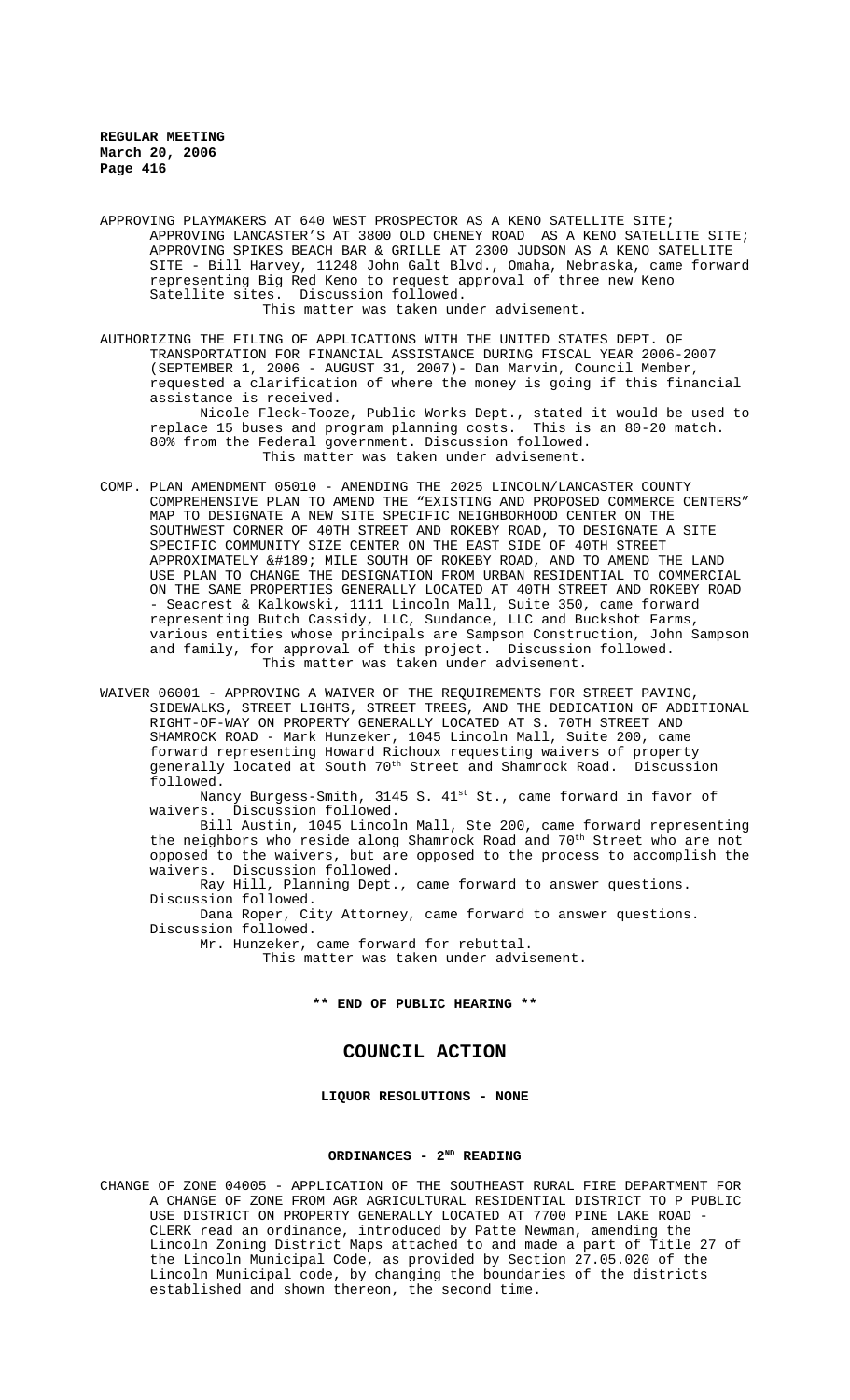- CHANGE OF ZONE 06007 APPLICATION OF WILLIAM A. PETERSON FOR A CHANGE OF ZONE FROM AG AGRICULTURAL DISTRICT TO AGR AGRICULTURAL RESIDENTIAL DISTRICT ON PROPERTY GENERALLY LOCATED AT THE NORTHEAST CORNER OF 84TH STREET AND WAVERLY ROAD RALLY LOCATED AT THE NORTHEAST CORNER OF 84TH STREET AND WAVERLY ROAD - CLERK read an ordinance, introduced by Patte Newman, amending the Lincoln Zoning District Maps attached to and made a part of Title 27 of the Lincoln Municipal Code, as provided by Section 27.05.020 of the Lincoln Municipal Code, by changing the boundaries of the districts established and shown thereon, the second time.
- CHANGE OF ZONE 06010 APPLICATION OF HOLDREGE INVESTORS AND UNIVERSITY PARK CONGREGATION OF JEHOVAH'S WITNESSES FOR A CHANGE OF ZONE FROM O-3 OFFICE PARK DISTRICT TO B-2 PLANNED NEIGHBORHOOD BUSINESS DISTRICT ON PROPERTY GENERALLY LOCATED AT 84TH AND HOLDREGE STREETS - CLERK read an ordinance, introduced by Patte Newman, amending the Lincoln Zoning District Maps attached to and made a part of Title 27 of the Lincoln Municipal Code, as provided by Section 27.05.020 of the Lincoln Municipal Code, by changing the boundaries of the districts established and shown thereon, the second time.
- ANNEXATION 05019 AMENDING THE LINCOLN CORPORATE LIMITS MAP BY ANNEXING APPROXIMATELY 41.7 ACRES OF PROPERTY GENERALLY LOCATED AT HIGHWAY 34 AND FALLBROOK BOULEVARD. (RELATED ITEMS: 06-30, 06-31) - CLERK read an ordinance, introduced by Patte Newman, annexing and including the below described land as part of the City of Lincoln, Nebraska and amending the Corporate Limits Map attached to and made a part of Ordinance No. 18208, to reflect the extension of the corporate limits boundary of the City of Lincoln, Nebraska established and shown thereon, the second time.
- CHANGE OF ZONE 05085 APPLICATION OF NEBCO, INC. FOR A CHANGE OF ZONE FROM AG AGRICULTURAL DISTRICT TO R-3 RESIDENTIAL DISTRICT PUD, FROM R-3 RESIDENTIAL DISTRICT TO R-3 RESIDENTIAL DISTRICT PUD, FROM O-3 OFFICE PARK DISTRICT TO O-3 OFFICE PARK DISTRICT PUD, FROM B-2 PLANNED NEIGHBORHOOD BUSINESS DISTRICT TO B-2 PLANNED NEIGHBORHOOD BUSINESS DISTRICT PUD, AND FROM R-3 RESIDENTIAL DISTRICT TO B-2 PLANNED NEIGHBORHOOD BUSINESS DISTRICT PUD, ON PROPERTY GENERALLY LOCATED AT HIGHWAY 34 AND FALLBROOK BOULEVARD, FOR A PLANNED UNIT DEVELOPMENT DISTRICT DESIGNATION OF SAID PROPERTY; AND FOR APPROVAL OF A DEVELOPMENT PLAN WHICH PROPOSES MODIFICATIONS TO THE ZONING ORDINANCE, LAND SUBDIVISION ORDINANCE AND CITY OF LINCOLN DESIGN STANDARDS TO ALLOW APPROXIMATELY 1,767 DWELLING UNITS AND APPROXIMATELY 680,000 SQUARE FEET OF COMMERCIAL USES. (RELATED ITEMS: 06-30, 06-31) - CLERK read an ordinance, introduced by Patte Newman, amending the Lincoln Zoning District Maps attached to and made a part of Title 27 of the Lincoln Municipal Code, as provided by Section 27.05.020 of the Lincoln Municipal Code, by changing the boundaries of the districts established and shown thereon, the second time.
- AMENDING THE LINCOLN MUNICIPAL CODE BY ADDING A NEW CHAPTER 24.42 TO ADOPT REQUIREMENTS FOR THE INSPECTION OF ON-SITE WATER SUPPLY SYSTEMS AND ON-SITE WASTEWATER TREATMENT SYSTEMS PRIOR TO THE SALE, TRANSFER, OR CONVEYANCE OF PROPERTY - CLERK read an ordinance, introduced by Patte Newman, amending Title 24 of the Lincoln Municipal Code, Plumbing and Sewers, to regulate on-site systems to include on-site water supply systems and on-site wastewater treatment systems prior to the sale, transfer, or conveyance of property within the City of Lincoln and the three mile area by adding a new section numbered 24.42.010 to establish the purpose of this ordinance; adding a new section numbered 24.42.020 to define terms used in the ordinance; adding a new section numbered 24.42.030 to require inspections of on-site systems prior to the sale, transfer, or conveyance of property and exceptions to the inspection requirements; adding a new section numbered 24.42.040 to define the inspection requirements of on-site wastewater treatment systems; adding a new section numbered 24.42.050 to define inspection of on-site water supply systems; adding a new section numbered 24.42.060 to define the requirements of inspection reports; adding a new section numbered 24.42.070 to identify the review of the inspection reports and issuance of determination letters; adding a new section numbered 24.42.080 to allow entry for purposes of inspection and enforcement; adding a new section numbered 24.42.090 to create Property Transfer Inspector permits; adding new section numbered 24.42.100 to require Property Transfer Inspectors to maintain insurance; adding a new section numbered 24.42.110 to create permit fees and inspection report review fees; adding a new section numbered 24.42.120 to require a person to have a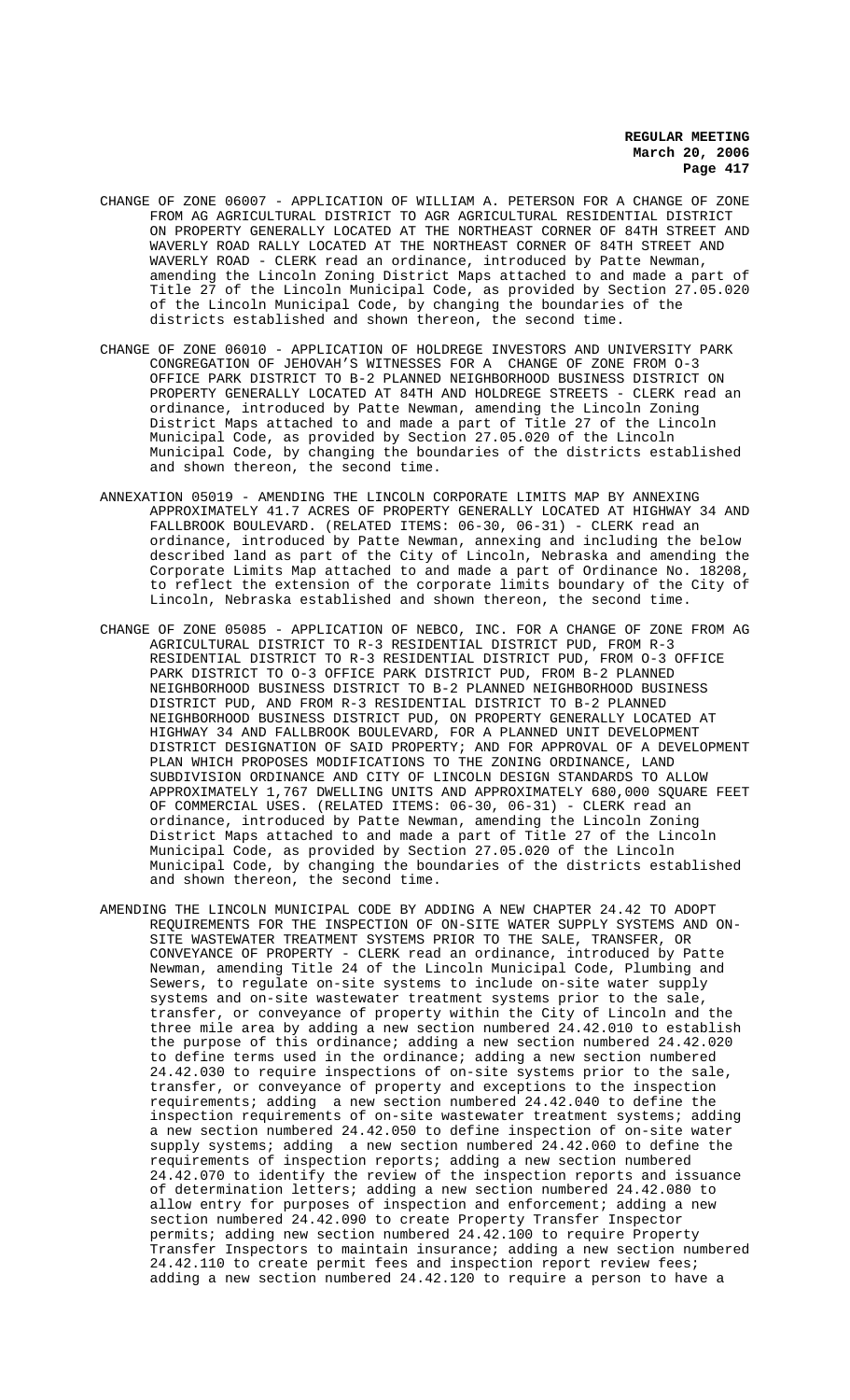> permit in order to do inspections; adding new section numbered 24.42.130 to establish the procedures for suspension or revocation of a permit; adding a new section numbered 24.42.140 to establish the procedures for the reinstatement of a suspended or revoked permit; adding a new section numbered 24.42.150 to establish enforcement hearings; adding a new section numbered 24.42.160 to establish notice and service provisions; adding a new section numbered 24.42.170 to provide penalties for violations of this chapter; adding a new section numbered 24.42.180 to protect other sections should one section become invalid; and adding a new section numbered 24.42.190 to state the effective date of the ordinance and to provide an effective date for penalties against an owner of an on-site system, the second time.

## **RESOLUTIONS**

APPROVING PLAYMAKERS AT 640 WEST PROSPECTOR AS A KENO SATELLITE SITE.  $3/13/06$  - Con't P.H. & Action to  $3/20/06$ ) - CLERK read the following resolution, introduced by Annette McRoy, who moved its adoption:

A-83776 WHEREAS, the City of Lincoln and the County of Lancaster, Nebraska have entered into an Interlocal Agreement for the purposes of providing for joint City-County keno lottery; and

WHEREAS, the City has entered into a contract for the operation of keno type lottery with Lincoln's Big Red Keno, Ltd., a Nebraska limited partnership; and

WHEREAS, Section 5 of the Interlocal Agreement and Section 3(b) of the Keno contract grant the City the authority to approve all satellite locations within the corporate limits of Lincoln; and

WHEREAS, all requirements under the Interlocal Agreement and the Keno contract governing the establishment and location of keno satellite sites have been met.

NOW, THEREFORE, BE IT RESOLVED by the City Council of the City of Lincoln, Nebraska that a keno satellite site is hereby authorized at the location of Playmakers, 640 West Prospector, Lincoln, NE 68522.

The City Clerk is directed to return an executed copy of this Resolution to Playmakers, and a copy to Lincoln's Big Red Keno, Ltd.

Introduced by Annette McRoy

Seconded by Newman & carried by the following vote: AYES: Camp, Marvin, McRoy, Newman, Svoboda; NAYS: Cook, Eschliman.

APPROVING LANCASTER'S AT 3800 OLD CHENEY ROAD AS A KENO SATELLITE SITE.  $(3/13/06$  - Con't P.H. & Action to  $3/20/06$ ) - CLERK read the following

resolution, introduced by Annette McRoy, who moved its adoption: A-83777 WHEREAS, the City of Lincoln and the County of Lancaster, Nebraska

have entered into an Interlocal Agreement for the purposes of providing for joint City-County keno lottery; and

WHEREAS, the City has entered into a contract for the operation of keno type lottery with Lincoln's Big Red Keno, Ltd., a Nebraska limited partnership; and

WHEREAS, Section 5 of the Interlocal Agreement and Section 3(b) of the Keno contract grant the City the authority to approve all satellite locations within the corporate limits of Lincoln; and

WHEREAS, all requirements under the Interlocal Agreement and the Keno contract governing the establishment and location of keno satellite sites have been met.

NOW, THEREFORE, BE IT RESOLVED by the City Council of the City of Lincoln, Nebraska that a keno satellite site is hereby authorized at the location of Lancaster's, 3800 Old Cheney Road, Lincoln, NE 68516. The City Clerk is directed to return an executed copy of this Resolution to Lancaster's and a copy to Lincoln's Big Red Keno, Ltd. Introduced by Annette McRoy

Seconded by Newman & carried by the following vote: AYES: Camp, Marvin, McRoy, Newman, Svoboda; NAYS: Cook, Eschliman.

APPROVING SPIKES BEACH BAR & GRILLE AT 2300 JUDSON AS A KENO SATELLITE SITE. (3/13/06 - Con't P.H. & Action to 3/20/06) - CLERK read the following resolution, introduced by Annette McRoy, who moved its adoption:

A-83778 WHEREAS, the City of Lincoln and the County of Lancaster, Nebraska have entered into an Interlocal Agreement for the purposes of providing for joint City-County keno lottery; and

WHEREAS, the City has entered into a contract for the operation of keno type lottery with Lincoln's Big Red Keno, Ltd., a Nebraska limited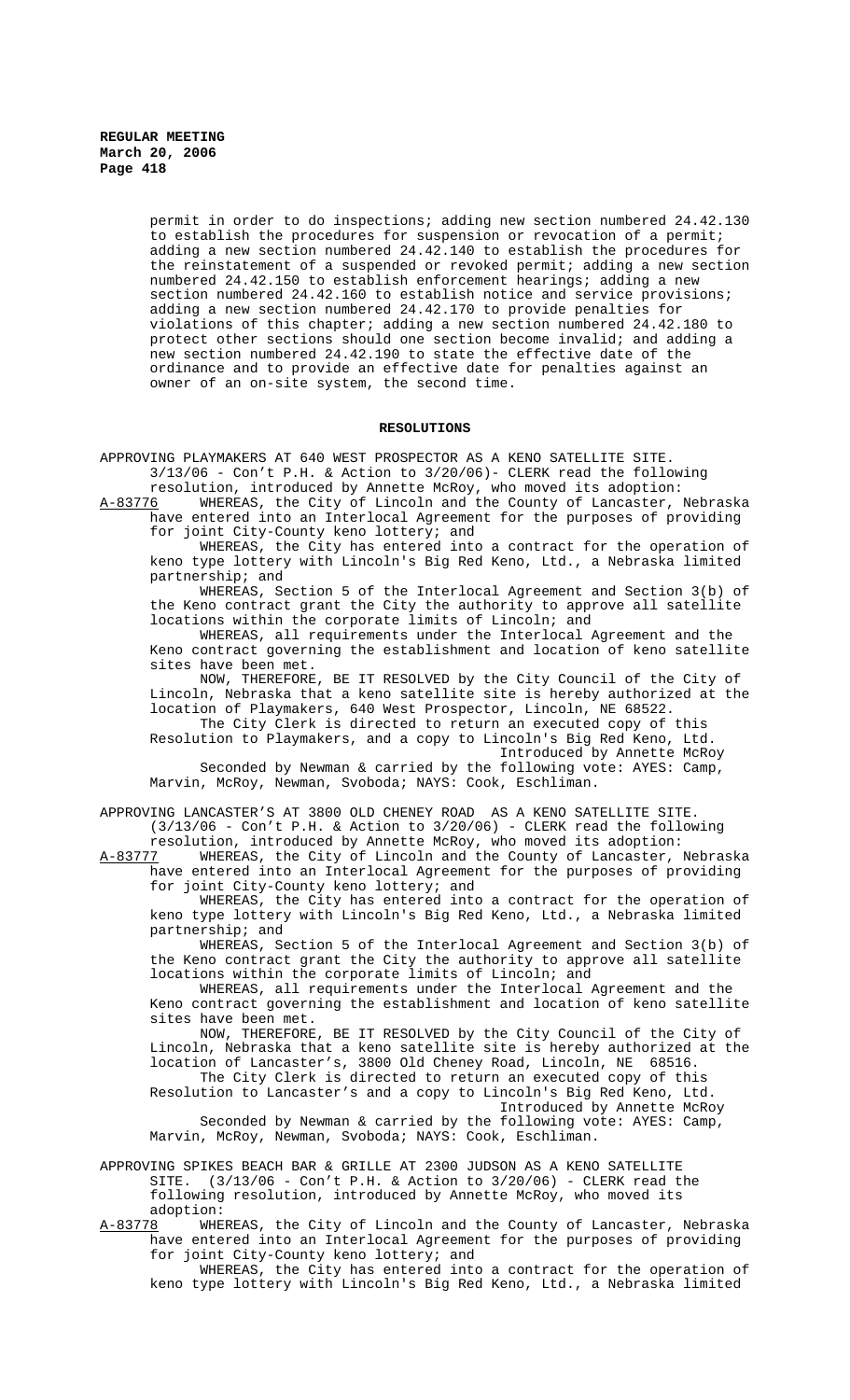partnership; and

WHEREAS, Section 5 of the Interlocal Agreement and Section 3(b) of the Keno contract grant the City the authority to approve all satellite locations within the corporate limits of Lincoln; and

WHEREAS, Section 5(g) of the Interlocal Agreement provides that no location shall have an owner who has been convicted of theft; and WHEREAS, a partial owner of this location had a theft conviction

in 1991; and

WHEREAS, Section 5 of the Interlocal Agreement provides that this restriction may be waived for good cause; and

WHEREAS, such good cause has been demonstrated.

NOW, THEREFORE, BE IT RESOLVED by the City Council of the City of Lincoln, Nebraska that a keno satellite site is hereby authorized at the location of Spikes Beach Bar & Grille, 2300 Judson, Lincoln, NE 68521.

The City Clerk is directed to return an executed copy of this Resolution to Spikes Beach Bar & Grille and a copy to Lincoln's Big Red Keno, Ltd.

Introduced by Annette McRoy Seconded by Newman & carried by the following vote: AYES: Camp, Marvin, McRoy, Newman, Svoboda; NAYS: Cook, Eschliman.

AUTHORIZING THE FILING OF APPLICATIONS WITH THE UNITED STATES DEPT. OF TRANSPORTATION FOR FINANCIAL ASSISTANCE DURING FISCAL YEAR 2006-2007

(September 1, 2006 - August 31, 2007) - PRIOR to reading: COOK Moved to delay Bill No. 06R-43 for one week to 3/27/06.

Seconded by Newman & **LOST** by the following vote: AYES: Cook, McRoy; NAYS: Camp, Eschliman, Marvin, Newman, Svoboda.

CLERK Read the following resolution, introduced by Patte Newman, who moved its adoption with the Council's understanding this will be used for mass transit projects and only that, no safety projects or other transportation purposes.<br><u>A-83779</u> A resolution autho

A resolution authorizing the filing of applications with the United States Department of Transportation for financial assistance during Fiscal Year 2006-2007 (September 1, 2006 - August 31, 2007) under the Urban Mass Transportation Act of 1964, as amended.

RECITALS  $T$ 

The Secretary of Transportation is authorized to make grants for mass transportation projects.

II

A contract between the City of Lincoln and the United States Department of Transportation for financial assistance will impose certain obligations upon the City of Lincoln as an applicant for funding, including the provision by it of the local share of project costs.

III

It is required by the United States Department of Transportation, in accordance with the provisions of Title VI of the Civil Rights Act of 1964, that in connection with the filing of an application for assistance under the Urban Mass Transportation Act of 1964, as amended, the applicant gives an assurance that it will comply with Title VI of the Civil Rights Act of 1964 and the United States Department of Transportation requirements thereunder.

IV

It is the goal of the City of Lincoln, Nebraska, as an applicant, that minority business enterprises be utilized to the fullest extent possible in connection with these projects, and that definitive procedures shall be established and administered to ensure that minority businesses shall have the maximum feasible opportunity to compete for contracts when procuring construction contracts, supplies, equipment contracts, or consultant and other services.

NOW, THEREFORE, BE IT RESOLVED by the City Council of the City of Lincoln, Nebraska:

1. That the Mayor is authorized to execute and file applications on behalf of the City of Lincoln with the United States Department of Transportation for financial assistance to aid in the financing of planning and technical studies, research, or capital assistance projects, or both, pursuant to Sections 3, 3(a) (1) (c), 4(1), 6, 8 and 9 of the Urban Mass Transportation Act of 1964, as amended.

2. That the Mayor is authorized to execute and file with such applications an assurance or any other document required by the United States Department of Transportation effectuating the purposes of Title VI of the Civil Rights Act of 1964.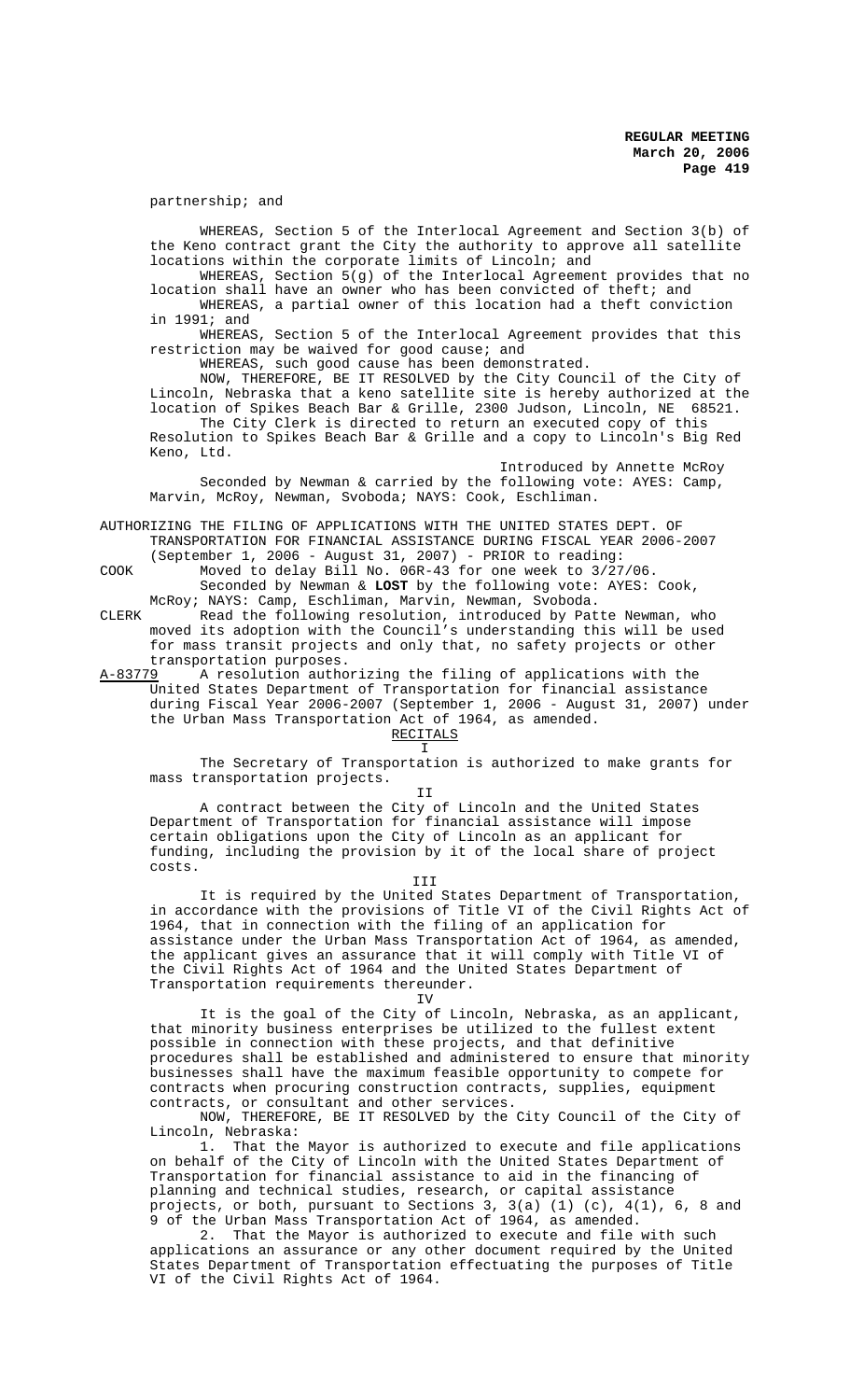> 3. That the Mayor is authorized to set forth and execute affirmative minority business policies in connection with the project's procurement needs.

4. That the City's Director of Public Works & Utilities is authorized to furnish such additional information as the United States Department of Transportation may require in connection with the application for the financial assistance.

5. That the Mayor is authorized to execute grant agreements, and amendments and addendums thereto, on behalf of the City of Lincoln with the United States Department of Transportation, and such other documents as may be necessary, for aid in the financing of the planning and capital assistance program of projects.

Introduced by Patte Newman Seconded by McRoy & carried by the following vote: AYES: Camp, Cook, Eschliman, Marvin, McRoy, Newman, Svoboda; NAYS: None.

COMP. PLAN AMENDMENT 05010 - AMENDING THE 2025 LINCOLN/LANCASTER COUNTY COMPREHENSIVE PLAN TO AMEND THE "EXISTING AND PROPOSED COMMERCE CENTERS" MAP TO DESIGNATE A NEW SITE SPECIFIC NEIGHBORHOOD CENTER ON THE SOUTHWEST CORNER OF 40TH STREET AND ROKEBY ROAD, TO DESIGNATE A SITE SPECIFIC COMMUNITY SIZE CENTER ON THE EAST SIDE OF 40TH STREET APPROXIMATELY ½ MILE SOUTH OF ROKEBY ROAD, AND TO AMEND THE LAND USE PLAN TO CHANGE THE DESIGNATION FROM URBAN RESIDENTIAL TO COMMERCIAL ON THE SAME PROPERTIES GENERALLY LOCATED AT 40TH STREET AND ROKEBY ROAD - CLERK read the following resolution, introduced by Patte Newman, who

moved its adoption:<br>A-83780 WHEREAS, the WHEREAS, the Planning Director on behalf of Butch Cassidy, LLC, and Buckshot Farms, has made application to amend the 2025 Lincoln-Lancaster County Comprehensive Plan (1) to amend the "Existing and Proposed Commerce Centers" map to designate a new Site Specific Neighborhood Center on the southwest corner of 40th Street and Rokeby Road and to designate a Site Specific Community size center on the east side of 40th Street, approximately 1/2 mile south of Rokeby Road; and (2) to amend the "Land Use Plan" to change the designation from Urban Residential to Commercial on the same properties; and

WHEREAS, the Lincoln City - Lancaster County Planning Commission has recommended approval of said proposed amendments.

NOW, THEREFORE, BE IT RESOLVED by the City Council of the City of Lincoln, Nebraska that the 2025 Lincoln-Lancaster County Comprehensive Plan be and the same is hereby amended in the following manner:<br>1. Amend the Lincoln/Lancaster County Land Use Plan an

Amend the Lincoln/Lancaster County Land Use Plan and the Lincoln Area Detail figures on pages F23 and F25, respectively, to change the land use designation from Urban Residential to Commercial for property located on the southwest corner of 40th and Rokeby Road and on the east side of 40th Street, approximately ½ mile south of Rokeby Road as shown on the applicant's plan attached hereto marked as Attachment A.

2. Amend the Existing and Proposed Commerce Centers on Page F 41 to:

> a. Add a Neighborhood Center designated as "Unbuilt Approved Center (Site Specific)" on the southwest corner of S. 40<sup>th</sup> Street and Rokeby Road.

b. Change the Community Center designation at approximately the east side of  $S. 40<sup>th</sup>$  Street between Rokeby Road and Saltillo Road from "New Proposed Center, Not Site Specific" to "Unbuilt Approved Center (Site Specific)"

3. Amend the list of proposed locations of future Community Centers on page F 46 as follows:<br> $\&$ #149; S. 40<sup>th</sup>

S.  $40^{th}$  in the general vicinity  $&\#189$ ; mile

south of Rokeby Road to Saltillo Road'

BE IT FURTHER RESOLVED that any other references in said plan which may be affected by the above-specified amendments be, and they hereby are amended to conform with such specific amendments. Introduced by Patte Newman

Seconded by Eschliman & carried by the following vote: AYES: Camp, Cook, Eschliman, Marvin, McRoy, Newman, Svoboda; NAYS: None.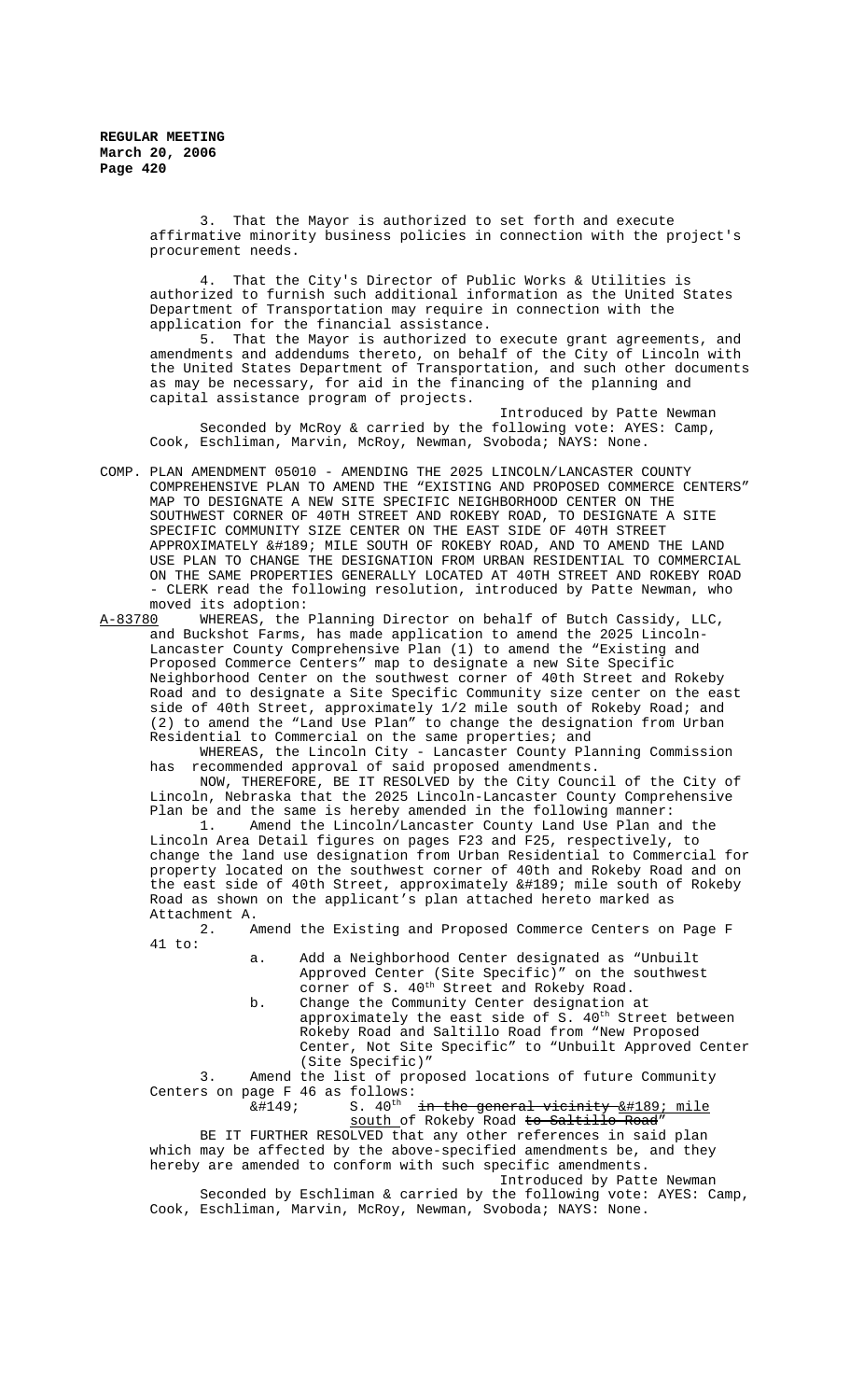WAIVER 06001 - APPROVING A WAIVER OF THE REQUIREMENTS FOR STREET PAVING, SIDEWALKS, STREET LIGHTS, STREET TREES, AND THE DEDICATION OF ADDITIONAL RIGHT-OF-WAY ON PROPERTY GENERALLY LOCATED AT S. 70TH STREET AND SHAMROCK ROAD - CLERK read the following resolution, introduced by Patte Newman, who moved its adoption: Seconded by Marvin & LOST by the following vote: AYES: None; NAYS:

Camp, Cook, Eschliman, Marvin, McRoy, Newman, Svoboda. The ordinance, having **LOST**, was assigned the File **#38-4516** & was placed on file in the Office of the City Clerk.

#### **PETITIONS AND COMMUNICATIONS**

- REPORT OF UNL MICROBIOLOGIST FOR WATER TESTING FOR THE MONTH OF FEBRUARY, 2006 - CLERK presented said report which was placed on file in the Office of the City Clerk. **(35-01)**
- SETTING THE HEARING DATE OF MONDAY, APRIL 3, 2006 AT 1:30 P.M. FOR THE APP. OF GW MIDWEST, LLC DBA GREAT WRAPS FOR A CLASS I LIQUOR LICENSE AT 1422 O STREET - - CLERK read the following resolution, introduced by Jon Camp, who moved its adoption:<br>A-82781 BE IT RESOLVED by
- A-82781 BE IT RESOLVED by the City Council, of the City of Lincoln, that a hearing date is hereby set for Mon., April 3, 2006 at 1:30 p.m. or as soon thereafter as possible in the City Council Chambers, County-City Building, 555 S. 10<sup>th</sup> St., Lincoln, NE, for application of GW Midwest, LLC dba Great Wraps for a Class I liquor license at 1422 O Street. If the Police Dept. is unable to complete the investigation by said time, a new hearing date will be set.

Introduced by Jon Camp Seconded by Newman & carried by the following vote: AYES: Camp, Cook, Eschliman, Marvin, McRoy, Newman, Svoboda; NAYS: None.

THE FOLLOWING HAVE BEEN REFERRED TO THE PLANNING DEPT.:

Special Permit 06011 - App. of Thuy Thi Nguyen and Hung The Nguyen, to allow for a parking lot on property at N. 26<sup>th</sup> Street and W Street. Special Permit 06015 - App. of Calvary Evangelical Lutheran Church for expansion of a non-conforming use on property at S. 28<sup>th</sup> Street and Franklin Street.

#### **REPORTS OF CITY OFFICERS**

CLERK'S LETTER AND MAYOR'S APPROVAL OF ORDINANCES AND RESOLUTIONS PASSED BY COUNCIL ON MARCH 6, 2006 - CLERK presented said report which was placed on file in the Office of the City Clerk.

#### ORDINANCES - 1<sup>ST</sup> READING

- APPROVING CONTRACT FOR SPEC. 04-260 FOR TRANSPORTING OF BIO SOLIDS BY MERRELL BROS, INC. TO EXTEND THROUGH NOVEMBER 19, 2010 - CLERK read an ordinance, introduced by Jon Camp, approving a contract between the City of Lincoln and Merrell Bros. Inc. To transport biosolids from the City's Theresa Street Treatment facility, the first time.
- APPROVING A LICENSE AGREEMENT BETWEEN THE CITY AND TOWERCO LLC FOR THE PLACEMENT OF CITY'S EMERGENCY COMMUNICATIONS FACILITIES ON A TOWER ON PROPERTY OWNED BY TOWERCO GENERALLY LOCATED SOUTH OF HICKMAN, NEBRASKA - CLERK read an ordinance, introduced by Jon Camp, accepting and approving the License Agreement between the City of Lincoln, Nebraska, a municipal corporation, and TowerCo LLC hereinafter TowerCo, for the placement of City's emergency communications facilities upon a tower and tower property owned by TowerCo and authorizing the Mayor to sign such License Agreement on behalf of the City, the first time.
- APPROVING A LICENSE AGREEMENT BETWEEN THE CITY AND NEXTEL WIP LEASE CORPORATION FOR THE PLACEMENT OF CITY'S EMERGENCY COMMUNICATIONS FACILITIES ON A TOWER ON PROPERTY OWNED BY NEXTEL GENERALLY LOCATED AT S. 68TH AND OLIVE CREEK IN FIRTH, NEBRASKA - CLERK read an ordinance, introduced by Jon Camp, accepting and approving the License Agreement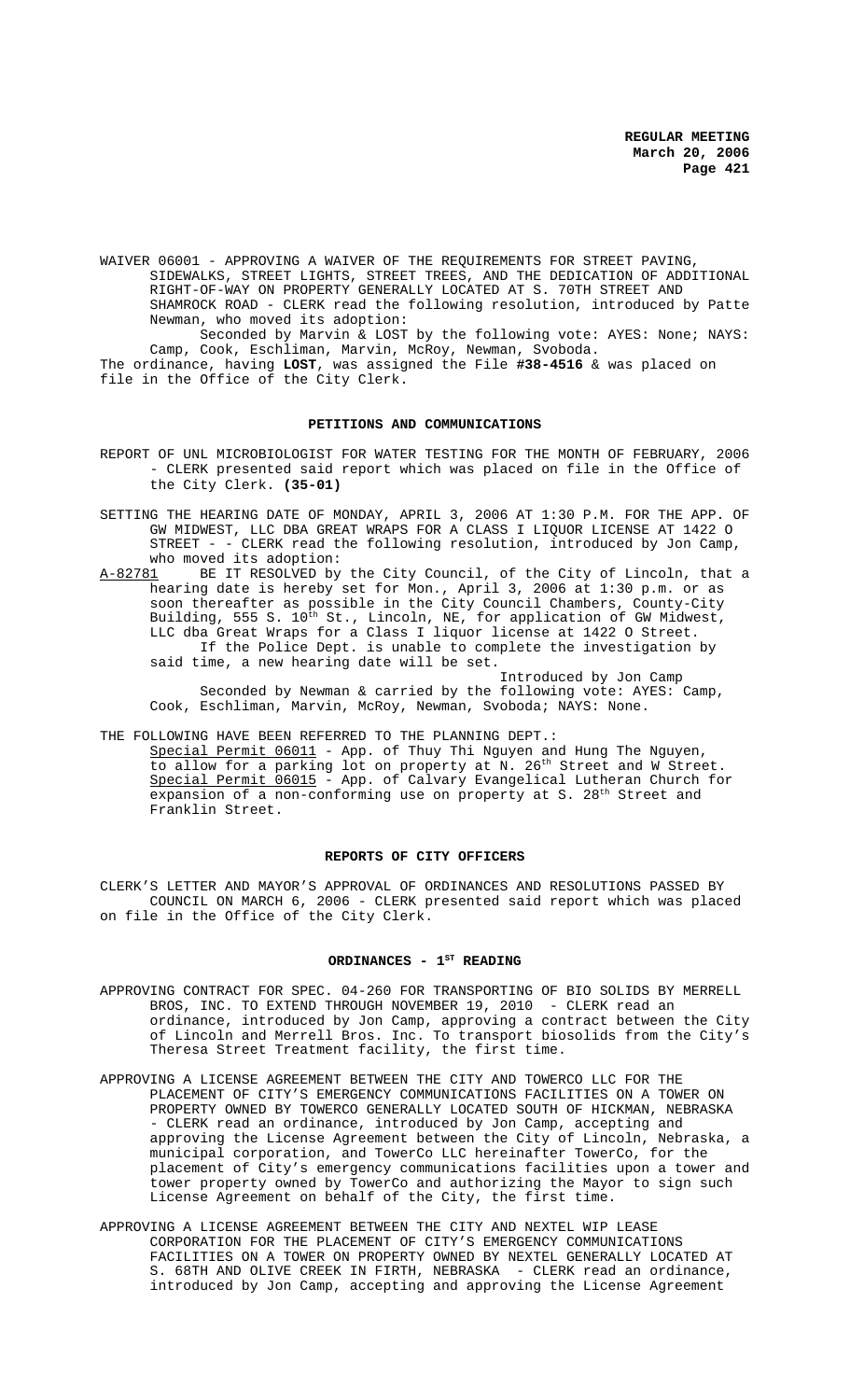between the City of Lincoln, Nebraska, a municipal corporation, and Nextel WIP Lease Corporation, hereinafter Nextel, for the placement of City's emergency communications facilities upon a tower and tower property owned by Nextel and authorizing the Mayor to sign such License Agreement on behalf of the City, the first time.

- APPROVING A LICENSE AGREEMENT BETWEEN THE CITY AND VERIZON WIRELESS FOR THE PLACEMENT OF TELECOMMUNICATIONS FACILITIES UPON CITY PROPERTY AT MAX ROPER PARK GENERALLY LOCATED AT N. 10TH AND BELMONT STREET - CLERK read an ordinance, introduced by Jon Camp, accepting and approving the License Agreements between the City of Lincoln, Nebraska, a municipal corporation, and Verizon Wireless (VAW) LLC dba Verizon Wireless for the placement of telecommunications facilities upon City property located in Max Roper Park and authorizing the Mayor to sign such License Agreement on behalf of the City, the first time.
- CHANGE OF ZONE 05077 APPLICATION OF THUNDERSTONE LLC FOR A PLANNED UNIT DEVELOPMENT DESIGNATION OF PROPERTY GENERALLY LOCATED AT N.W. 32ND STREET AND WEST O STREET, AND FOR APPROVAL OF A DEVELOPMENT PLAN WHICH PROPOSES MODIFICATIONS TO THE ZONING ORDINANCE AND LAND SUBDIVISION ORDINANCE TO ALLOW APPROXIMATELY 33,000 SQUARE FEET FOR PRODUCT DISPLAY, MARKETING, ADMINISTRATIVE OFFICES AND PRODUCTION AREA, ON THE UNDERLYING H-3 HIGHWAY COMMERCIAL DISTRICT - CLERK read an ordinance, introduced by Jon Camp, amending the Lincoln Zoning District Maps attached to and made a part of Title 27 of the Lincoln Municipal Code, as provided by Section 27.05.020 of the Lincoln Municipal Code, by changing the boundaries of the districts established and shown thereon, the first time.
- APPROVING THE LICENSE AGREEMENT FOR GOLF PROFESSIONALS BETWEEN THE CITY AND CORY FLETCHER FOR A FIVE-YEAR PERIOD AT MAHONEY GOLF COURSE - CLERK read an ordinance, introduced by Jon Camp, WHEREAS the City owns and holds Mahoney Golf Course and operates a municipal golf course and clubhouse therein for the benefit of the citizens of the City of Lincoln; and WHEREAS, the Cory Fletcher, as manager is a Class "A" PGA Golf Professional and/or Director of Golf or Mahoney Golf Course; and WHEREAS, the City desires the services of Cory Fletcher to operate the restaurant concessions and serve as golf professional and/or Director of Golf for Mahoney Golf Course and he is qualified to perform these services, the first time.
- APPROVING THE LICENSE AGREEMENT FOR GOLF PROFESSIONALS BETWEEN THE CITY AND TIMOTHY ROWLAND FOR A FIVE-YEAR PERIOD AT PIONEERS GOLF COURSE - CLERK read an ordinance, introduced by Jon Camp, WHEREAS, the City owns and holds Pioneers Golf Course and operates a municipal golf course and clubhouse therein for the benefit of the citizens of the City of Lincoln; and WHEREAS, the Timothy Rowland, as manager, is a Class "A" PGA Golf Professional and/or Director of Golf for Pioneers Golf Course; and WHEREAS, the City desires the services of Timothy Rowland to operate the restaurant concessions and serve as golf professional and/or Director of Golf for Pioneers Golf Course and he is qualified to perform these services, the first time.
- APPROVING THE LICENSE AGREEMENT FOR GOLF PROFESSIONALS BETWEEN THE CITY AND DENIS M. VONTZ FOR A FIVE-YEAR PERIOD AT HIGHLANDS GOLF COURSE - CLERK read an ordinance, introduced by Jon Camp, WHEREAS, the City owns and holds Highlands Golf Course and operates a municipal golf course and clubhouse therein for the benefit of the citizens of the City of Lincoln; and WHEREAS, the Denis M. Vontz, as manager, is a Class "A" PGA Golf Professional and/or Director of Golf for Highlands Golf Course; and WHEREAS, the City desires the services of Denis M. Vontz to operate the restaurant concessions and serve as golf professional and/or Director of Golf for Highlands Golf Course and he is qualified to perform these services, the first time.
- APPROVING THE LICENSE AGREEMENT FOR GOLF PROFESSIONALS BETWEEN THE CITY AND JOHN CRAW FOR A FIVE-YEAR PERIOD AT HOLMES GOLF COURSE - CLERK read an ordinance, introduced by Jon Camp, WHEREAS, the City owns and holds Holmes Golf Course and operates a municipal golf course and clubhouse therein for the benefit of the citizens of the City of Lincoln; and WHEREAS, the John Craw, as manager, is a Class "A" PGA Golf Professional and/or Director of Golf for Holmes Golf Course; and WHEREAS, the City desires the services of John Craw to operate the restaurant concessions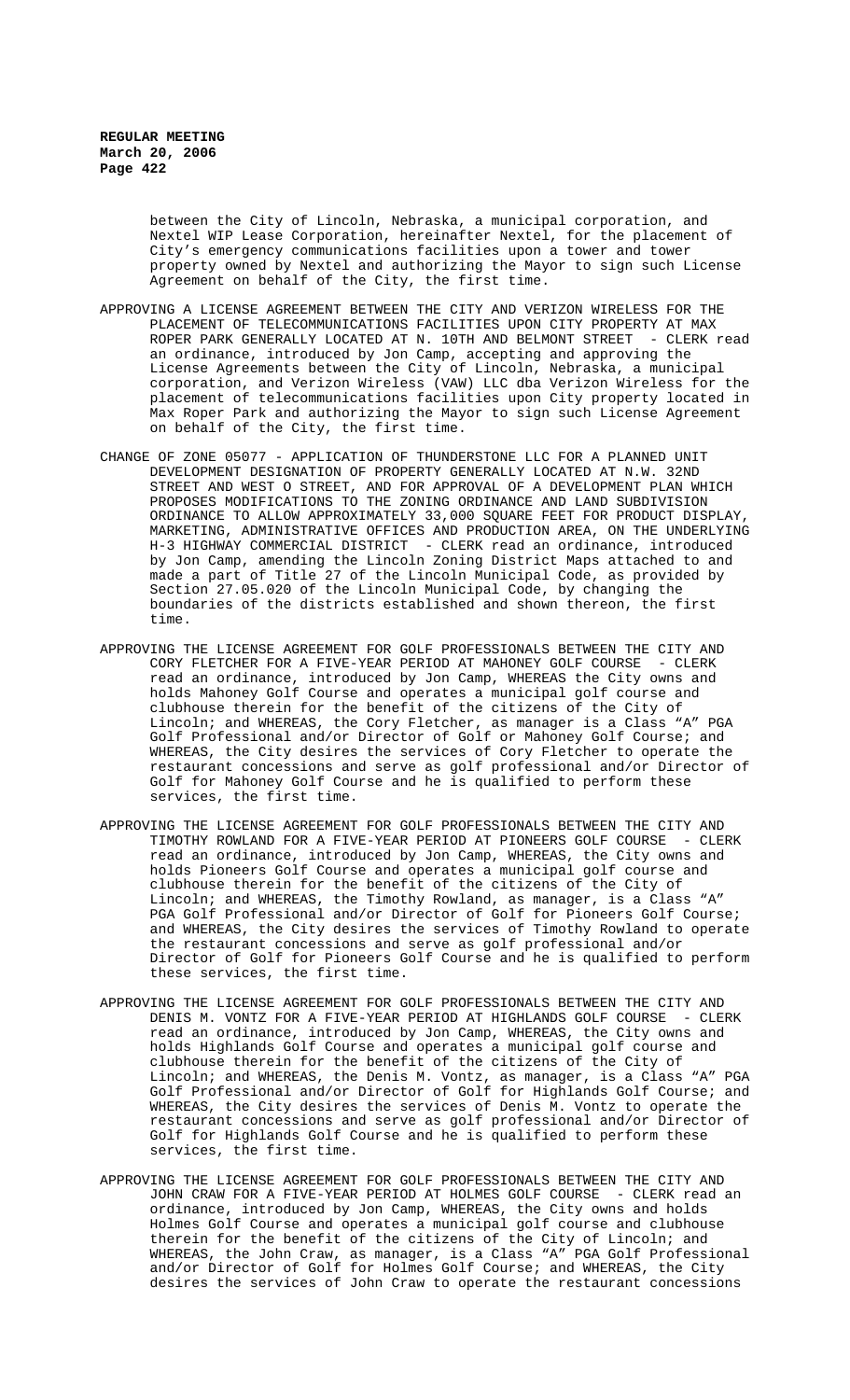and serve as golf professional and/or Director of Golf for Holmes Golf Course and he is qualified to perform these services, the first time.

AMENDING CHAPTER 9.20 OF THE LINCOLN MUNICIPAL CODE RELATING TO OFFENSES AGAINST PUBLIC PEACE BY AMENDING SECTION 9.20.030, DISORDERLY HOUSE; MAINTAINING, TO FURTHER DEFINE THE PERSONS FOUND TO BE RESPONSIBLE FOR PROPERTY; AND ADDING A NEW SECTION NUMBERED 9.20.045 TO ESTABLISH MINIMUM PENALTIES FOR MAINTAINING OR BEING AN INMATE OR VISITOR OF A DISORDERLY HOUSE AND TO ENHANCE PENALTIES FOR SUBSEQUENT VIOLATIONS OF SECTIONS 9.20.030 OR 9.20.040 OF THE LINCOLN MUNICIPAL CODE - CLERK read an ordinance, introduced by Jon Camp, WHEREAS, the population of the City of Lincoln has grown and the problems associated with disorderly houses are exacerbated, the first time.

## ORDINANCES - 3<sup>RD</sup> READING & RESOLUTIONS FOR ACTION

CHANGE OF ZONE 04066 - AMENDING TITLE 27 OF THE LINCOLN MUNICIPAL CODE RELATING TO ZONING BY AMENDING SECTIONS 27.26.080, 27.31.090, 27.37.060, 27.39.070, 27.41.080, 27.43.080, 27.45.070, 27.47.070, 27.49.080, AND 27.51.090 TO REDUCE THE REQUIRED FRONT YARD IN THE B-2, B-5, H-1, H-2, H-3, H-4, I-2, AND I-3 ZONING DISTRICTS TO 20 FEET, AND TO PROVIDE IN THE O-2, B-2, B-5, H-4, I-1, I-2, AND I-3 DISTRICTS THAT ANY DRIVEWAYS WHICH INTERSECT THE FRONT YARD SHALL BE PERPENDICULAR TO THE STREET; BY AMENDING SECTION 27.67.030 TO ELIMINATE PARKING IN THE FRONT YARD IN THE I-2 ZONING DISTRICT; AND BY AMENDING SECTIONS 27.29.080, 27.33.080, 27.39.070, 27.41.080, AND 27.43.080 TO REQUIRE A SIX-FOOT LANDSCAPE STRIP ON EACH SIDE OF A LOT ABUTTING A PUBLIC STREET OR PRIVATE ROADWAY IN THE B-1, B-3, H-1, H-2, AND H-3 ZONING DISTRICTS; BY AMENDING SECTION 27.71.030 TO ELIMINATE DRIVEWAYS IN THE FRONT AND SIDE YARDS WHEN USED TO PROVIDE ACCESS TO GASOLINE PUMP ISLANDS, TO ELIMINATE DRIVEWAYS IN FRONT AND SIDE YARDS IN THE B-1, H-1, H-2, OR H-3 ZONING DISTRICTS, AND TO ELIMINATE VEHICLE STACKING FOR DRIVE-IN FACILITIES WITHIN THE REQUIRED SIDE YARD; BY REPEALING SECTION 27.71.035 TO ELIMINATE GASOLINE PUMPS IN THE FRONT YARD; BY ADDING NEW SECTIONS NUMBERED 27.26.065, 27.27.055, 27.28.065, 27.29.065, 27.31.075, 27.33.065, 27.37.045, 27.39.055, 27.41.065, 27.43.065, 27.45.055, 27.47.055, 27.49.065, AND 27.51.075 TO ADD PEDESTRIAN CIRCULATION REGULATIONS IN THE O-2, O-3, R-T, B-1, B-2, B-3, B-5, H-1, H-2, H-3, H-4, I-1, I-2, AND I-3 ZONING DISTRICTS, RESPECTIVELY; BY AMENDING SECTIONS 27.63.080 AND 27.63.200 TO REQUIRE HEALTH CARE FACILITIES AND CLUBS TO CONSTRUCT ON-SITE PEDESTRIAN CIRCULATION SIDEWALK SYSTEMS; AMENDING SECTION 27.81.010 TO CLARIFY THAT NO BUILDING SHALL BE ERECTED, ENLARGED OR RECONSTRUCTED NOR SHALL ANY STRUCTURE OR LAND BE USED EXCEPT IN CONFORMANCE WITH THE DESIGN STANDARDS FOR ZONING REGULATIONS AND TO GOVERN PEDESTRIAN CIRCULATION (RELATED ITEMS: 06-5, 06R-9, 06-6) (1/23/06 - CON'T. 2ND READING W/P.H. FOR 5 WKS. TO 2/27/06) (2/27/06 - ACTION DELAYED 2 WKS. TO 3/13/06) - PRIOR to reading:

COOK Moved to accept a Substitute Ordinance for Bill No. 06-5.

Seconded by Marvin & carried by the following vote: AYES: Camp, Cook, Eschliman, Marvin, McRoy, Newman, Svoboda; NAYS: None. COOK Moved to amend Bill No. 06-5S on page 26, line 22, after the word

"Standards" insert the following: <u>(but not including Appendix A)</u>".<br>Seconded by Marvin & carried by the following yote: AYES: Camp Seconded by Marvin & carried by the following vote: AYES: Cook, Eschliman, Marvin, McRoy, Newman, Svoboda; NAYS: None. CLERK Read an ordinance, introduced by Annette McRoy, amending Title 27 of the Lincoln Municipal Code relating to Zoning by amending Sections 27.26.080, 27.31.090, 27.37.060, 27.39.070, 27.41.080, 27.43.080, 27.45.070, 27.47.070, 27.49.080, and 27.51.090 to reduce the required front yard in the B-2, B-5, H-1, H-2, H-3, H-4, I-2, and I-3 zoning districts to 20 feet, and to provide in the O-2, B-2, B-5, H-4, I-1, I-2, and I-3 districts that any driveways which intersect the front yard shall be perpendicular to the street; by amending Section 27.67.030 to eliminate parking in the front yard in the I-2 zoning district; and by amending Sections 27.29.080, 27.33.080, 27.39.070, 27.41.080, and 27.43.080 to require a six-foot landscape strip on each side of a lot abutting a public street or private roadway in the B-1, B-3, H-1, H-2, and H-3 zoning districts; by amending Section 27.71.030 to eliminate

driveways in the front and side yards when used to provide access to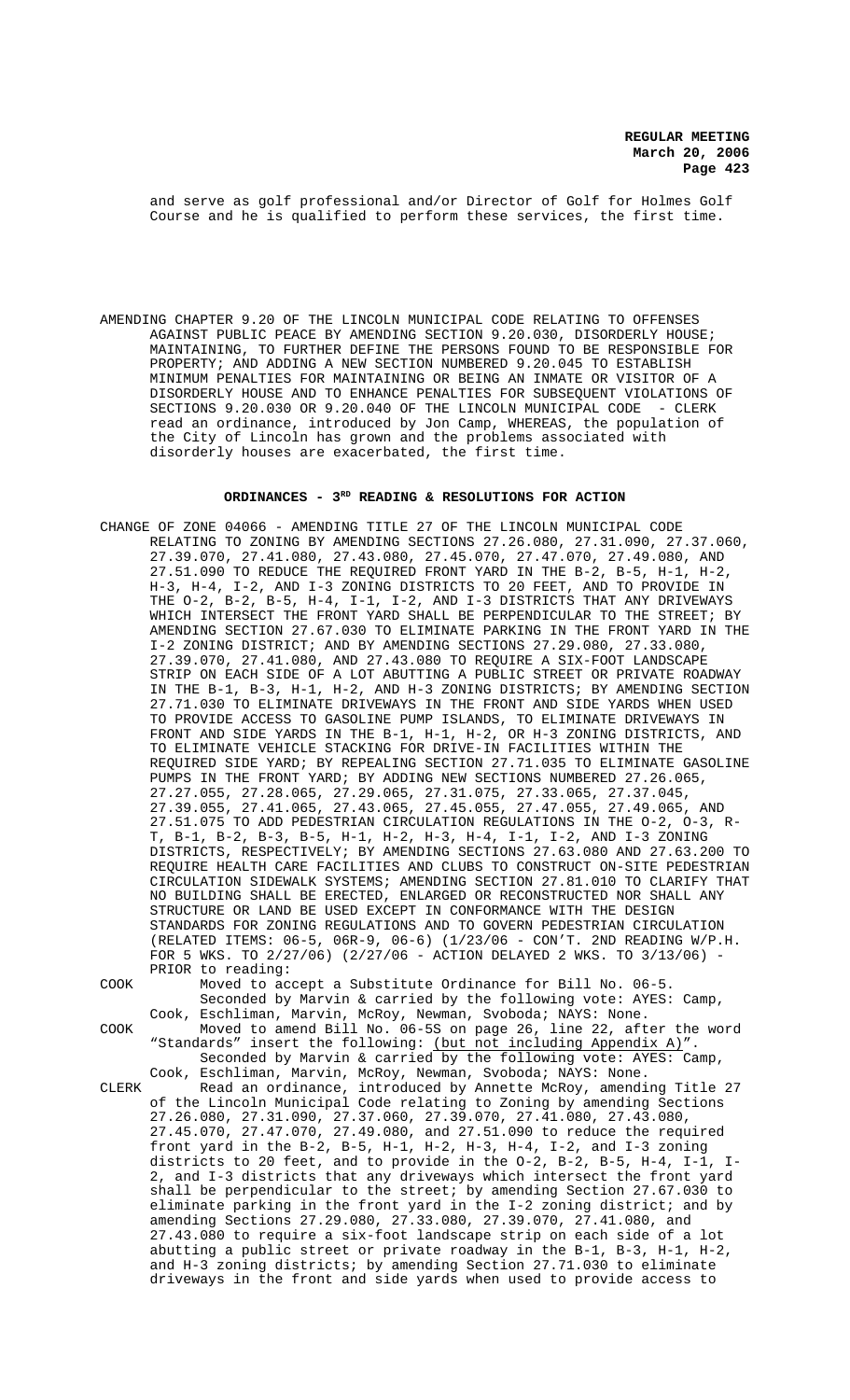> gasoline pump islands, to eliminate driveways in front and side yards in the B-1, H-1, H-2, or H-3 zoning districts, and to eliminate vehicle stacking for drive-in facilities within the required side yard; by repealing Section 27.71.035 to eliminate gasoline pumps in the front yard; by adding new Sections numbered 27.26.065, 27.27.055, 27.28.065, 27.29.065, 27.31.075, 27.33.065, 27.37.045, 27.39.055, 27.41.065, 27.43.065, 27.45.055, 27.47.055, 27.49.065, and 27.51.075 to add pedestrian circulation regulations in the O-2, O-3, R-T, B-1, B-2, B-3, B-5, H-1, H-2, H-3, H-4, I-1, I-2, and I-3 zoning districts, respectively; by amending Sections 27.63.080 and 27.63.200 to require health care facilities and clubs to construct on-site pedestrian circulation sidewalk systems; amending Section 27.81.010 to clarify that no building shall be erected, enlarged or reconstructed nor shall any structure or land be used except in conformance with the Design Standards for Zoning Regulations and to govern pedestrian circulation; and repealing Sections 27.26.080, 27.29.080, 27.31.090, 27.33.080, 27.37.060, 27.39.070, 27.41.080, 27.43.080, 27.45.070, 27.47.070, 27.49.080, 27.51.090, 27.63.080, 27.63.200, 27.67.030, 27.71.030 and 27.81.010 of the Lincoln Municipal Code as hitherto existing, the third time.

MCROY Moved to pass Bill No. 06-5S as amended. Seconded by Marvin & carried by the following vote: AYES: Camp, Cook, Eschliman, Marvin, McRoy, Newman, Svoboda; NAYS: None. The ordinance, being numbered **#18687**, is recorded in Ordinance Book #25, Page

MISC. 04015 - AMENDING THE CITY OF LINCOLN DESIGN STANDARDS CHAPTER 1.00 – REQUEST FOR WAIVER PROCEDURE, TO REVISE SECTION 1 TO ONLY REQUIRE THAT IMPROVEMENTS SUBSTANTIALLY CONFORM TO DESIGN STANDARDS, TO REVISE SECTION 2 TO ALLOW THE PLANNING DIRECTOR TO APPROVE REQUESTS FOR WAIVERS FROM THE DESIGN STANDARDS, BY ADDING A NEW SECTION 2.1.1 TO PROVIDE FOR AN APPEAL TO THE PLANNING COMMISSION FROM ACTION OF THE PLANNING ;DIRECTOR APPROVING OR DENYING A REQUEST FOR WAIVER FROM DESIGN STANDARDS, TO REVISE SECTION 2.1.2 TO PROVIDE FOR AN APPEAL TO THE CITY COUNCIL FROM ACTION OF THE PLANNING COMMISSION APPROVING OR DENYING A REQUEST FOR WAIVER OF THE DESIGN STANDARDS, BY REPEALING SECTION 2.2 IN ITS ENTIRETY; AMENDING CHAPTER 3.45 - DESIGN STANDARDS FOR PARKING LOTS, TO REVISE SECTION 3.6 TO PROVIDE THAT PARKING LOTS SHALL BE SCREENED IN ACCORDANCE WITH SECTION 7.1 OF CHAPTER 3.50 OF THE CITY OF LINCOLN DESIGN STANDARDS; AMENDING CHAPTER 3.50 - DESIGN STANDARDS FOR SCREENING AND LANDSCAPING TO REVISE SECTION 3 TO REQUIRE THE LANDSCAPE PLAN TO INCLUDE THE MATURE HEIGHT AND SPREAD OF PLANT MATERIAL AND ITS SIZE AT PLANTING, TO DELETE THE PROVISION REGARDING THE OPACITY OF THE SCREEN, AND TO DELETE THE PROVISION THAT NO SCREENING IS REQUIRED IF THE DISTANCE BETWEEN THE LOT LINE AND THE BUILDING IS LESS THAN FIVE FEET; TO REVISE SECTION 4 TO MODIFY THE SCREENING OF SALVAGE YARDS AND SCRAP PROCESSING OPERATIONS AND TO REQUIRE THE INSTALLATION OF PLANT MATERIALS TO BE BY A CERTIFIED LANDSCAPE CONTRACTOR; TO REVISE SECTION 7.1 TO AMEND THE TITLE TO INCLUDE DRIVING AISLES, TO DELETE THE PROVISION ALLOWING REDUCTION OF SCREENING REQUIREMENTS FOR PARKING LOTS WHICH ARE SET BACK FROM THE LOT LINE TO EXCLUDE DRIVEWAY THROATS AND DRIVEWAY CURB CUTS FROM THE REQUIRED SCREEN, TO ELIMINATE THE PROVISION ALLOWING THE DESIGN SPREAD OF DECIDUOUS TREES TO BE USED FOR A PORTION OF THE REQUIRED SCREEN, TO REQUIRE THE PARKING LOT ADJACENT TO A PUBLIC STREET TO BE SCREENED AT LEAST 90% RATHER THAN 60%, AND TO ELIMINATE PROVISIONS REQUIRING THE PLANTING OF A DECIDUOUS TREE WHEN THERE IS LESS THAN FIVE FEET BETWEEN THE PARKING LOT AND THE STREET; TO ADD LANDSCAPE REQUIREMENTS FOR PARKING LOTS WHICH EXCEED 6,000 SQUARE FEET OF PAVED AREA; TO REVISE SECTION 7.3 TO AMEND THE TITLE TO MAKE IT NOT APPLICABLE TO COMMUNITY UNIT PLANS AND TO MAKE IT APPLICABLE TO USE PERMITS; TO REVISE SECTION 7.4 TO MAKE IT APPLICABLE ONLY TO MAJOR STREETS RATHER THAN ALL PUBLIC STREETS, TO INCREASE THE SCREEN FROM 50% TO 60% AND TO REQUIRE THE SCREEN TO GO TO 10 FEET ABOVE THE SURFACE ELEVATION RATHER THAN 6 FEET, AND TO PROVIDE THAT FENCES USED FOR A SCREEN, THEY MUST BE USED IN CONJUNCTION WITH PLANTS; TO REVISE SECTION 7.5 TO ALSO MAKE ITS PROVISIONS APPLY TO THE H-1 AND I-3 ZONING DISTRICTS; TO REVISE SECTION 7.6 TO REDUCE THE NUMBER OF REQUIRED TREES; TO ADD A NEW SECTION 7.11 TO REQUIRE SCREENING FOR REFUSE AREAS, RECYCLING BINS, OPEN STORAGE, LOADING AREAS, AND GROUND-LEVEL MECHANICAL EQUIPMENT AND TO PROVIDE A SCREENING STANDARD; TO REVISE SECTION 8 TO REQUIRE A GUARANTEE FOR THE INSTALLATION OF LANDSCAPING IF NOT INSTALLED BY THE TIME OF THE FINAL BUILDING INSPECTION; AND TO DELETE THE PROVISION ALLOWING THE PLANNING DIRECTOR TO MAKE ADMINISTRATIVE ADJUSTMENTS; AMENDING TITLE 4, MISCELLANEOUS DESIGN STANDARDS, TO ADD A NEW CHAPTER 4.20 ENTITLED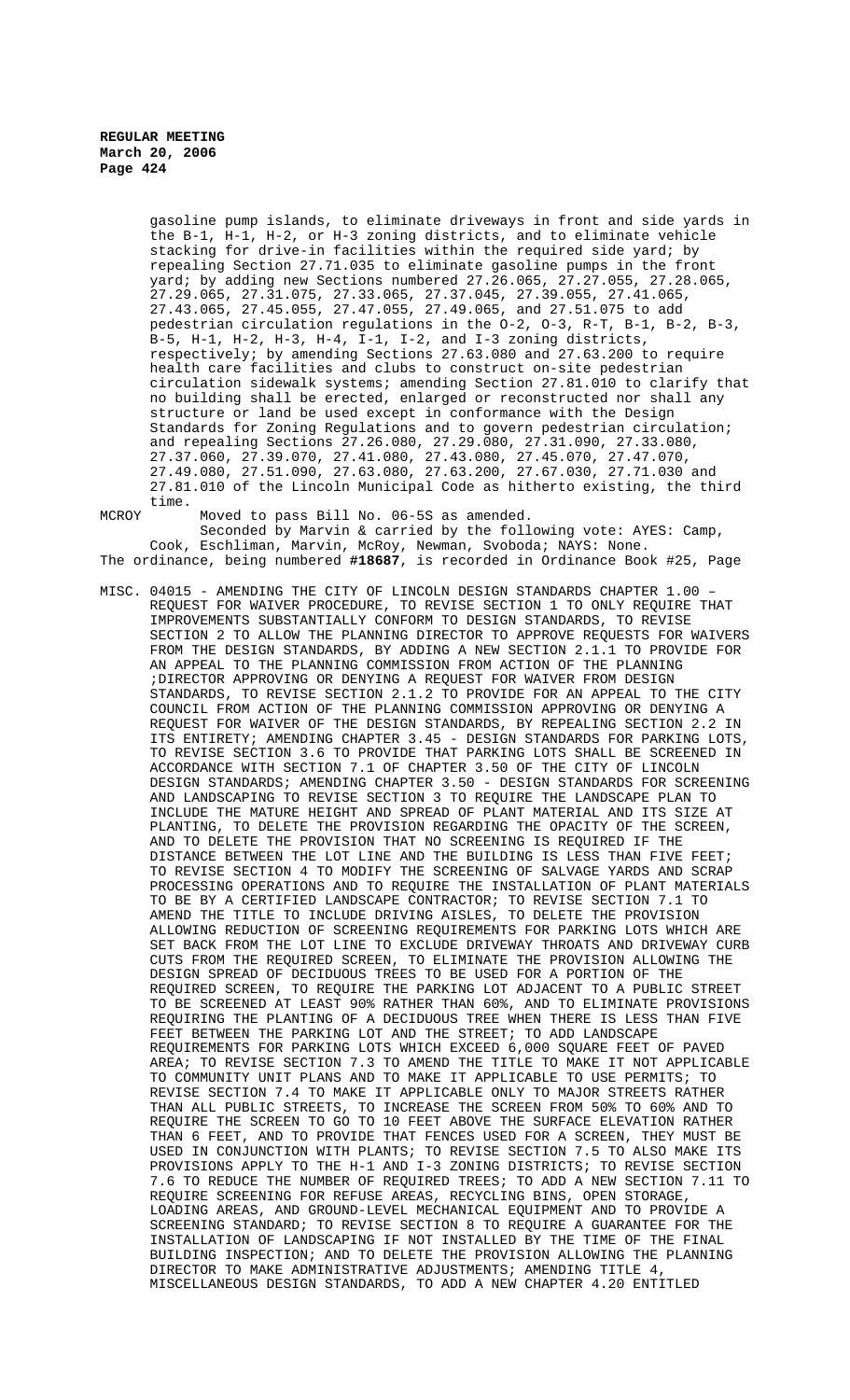"DESIGN STANDARDS FOR LANDSCAPING, STREETSCAPES, MEDIANS, BOULEVARDS, ROUNDABOUT, AND MAJOR STREETS" TO PROVIDE STANDARDS RELATING TO SUCH LANDSCAPING INCLUDING GENERAL PROVISIONS, LANDSCAPING PLAN REQUIREMENTS, SITE PREPARATION, PLANT SELECTION AND PLACEMENT, PLANTING, APPROVED TREE LIST FOR NON-PAVED PLANTING STRIPS, MEDIANS, CUL-DE-SAC CIRCLES, ROUNDABOUTS, BOULEVARDS, AND MAJOR STREETS, TREE CHARACTERISTICS, AND SHRUB CHARACTERISTICS (RELATED ITEMS: 06-5, 06R-9, 06-6) (ACTION DATE: 1/30/06) (1/23/06 - CON'T. 2ND READING W/P.H. FOR 5 WKS. TO 2/27/06)  $(2/27/06$  - ACTION DELAYED 2 WKS. TO  $3/13/06$ ) - PRIOR to reading:

| COOK |    | Moved to accept Substitute Ordinance for Bill No. 06R-9.           |
|------|----|--------------------------------------------------------------------|
|      |    | Seconded by Newman & carried by the following vote: AYES: Camp,    |
|      |    | Cook, Eschliman, Marvin, McRoy, Newman, Svoboda; NAYS: None.       |
| COOK |    | Moved to amend Bill No. 06R-9S by amending Attachment "E" thereto, |
|      |    | Design Standards Chapter 4.20, in the following manner:            |
|      | 1. | In Section 1.2, second paragraph, amend the first line to read as  |
|      |    | follows:                                                           |
|      |    | "These standards are not intended to shall not apply to a          |
|      |    | landscape planting installed and "                                 |
|      | 2. | In Section 1.2, second paragraph, amend the last sentence to       |
|      |    | include Chapter 14.44 "Obstructions on Corner Lots", as            |
|      |    |                                                                    |

follows""These landscape plantings are regulated under provisions within Chapter 12.20, Chapter 14.44, and Chapter 14.80 of the Lincoln Municipal Code".

Seconded by Newman & carried by the following vote: AYES: Camp, Cook, Eschliman, Marvin, McRoy, Newman, Svoboda; NAYS: None CLERK Read he following resolution, introduced by Annette McRoy, who

moved its adoption as amended:<br>A-83782 WHEREAS, the City of Lin WHEREAS, the City of Lincoln has previously adopted the City of Lincoln Design Standards by Resolution No. A-80518; and

WHEREAS, a text change to the Design Standards is necessary under Chapter 1.00 – Request for Waiver Procedure, to revise Section 1 to only require that improvements substantially conform to Design Standards, to revise Section 2 to allow the Planning Director to approve requests for waivers from the Design Standards, by adding a new Section 2.1.1 to provide for an appeal to the Planning Commission from action of the Planning Director approving or denying a request for waiver from Design Standards, to revise Section 2.1.2 to provide for an appeal to the City Council from action of the Planning Commission approving or denying a request for waiver of the Design Standards, by repealing Section 2.2 in its entirety, and by re-numbering the remaining Section; and

WHEREAS, a text change to the Design Standards is necessary under Chapter 3.45 - Design Standards for Parking Lots, to revise Section 3.6 to provide that parking lots shall be screened in accordance with Section 7.1 of Chapter 3.50 of the City of Lincoln Design Standards; and

WHEREAS, a text change to the Design Standards is necessary under Chapter 3.50 - Design Standards for Screening and Landscaping to revise Section 3 to describe the improvements to which the requirements of this chapter are applicable, to require the landscape plan to include the mature height and spread of plant material and its size at planting, to delete the provision regarding the opacity of the screen, and to delete the provision that no screening is required if the distance between the lot line and the building is less than five feet and to provide that trees may count toward the required screening; to revise Section 4 to modify the screening of salvage yards and scrap processing operations and to require the installation of plant materials to be by a certified landscape contractor; to revise Section 7.1 to amend the title to include driving aisles, to delete the provision allowing reduction of screening requirements for parking lots which are set back from the lot line; to exclude driveway throats and driveway curb cuts from the required screen, to eliminate the provision allowing the design spread of deciduous trees to be used for a portion of the required screen, to require the sides of parking lots, parking areas, and driving aisles to be screened at least 90%, 60%, or 30% depending upon the distance the parking lot, parking area or driving aisle is set back from the lot line, and to eliminate provisions requiring the planting of a deciduous tree when there is less than five feet between the parking lot and the street; to add landscape requirements for parking lots which exceed 6,000 square feet of paved area; to revise Section 7.3 to amend the title to make it not applicable to community unit plans and to make it applicable to use permits; to revise Section 7.4 to make it applicable only to major streets rather than all public streets, to increase the screen from 50% to 60% and to require the screen to go to 10 feet above the surface elevation rather than 6 feet, and to provide that fences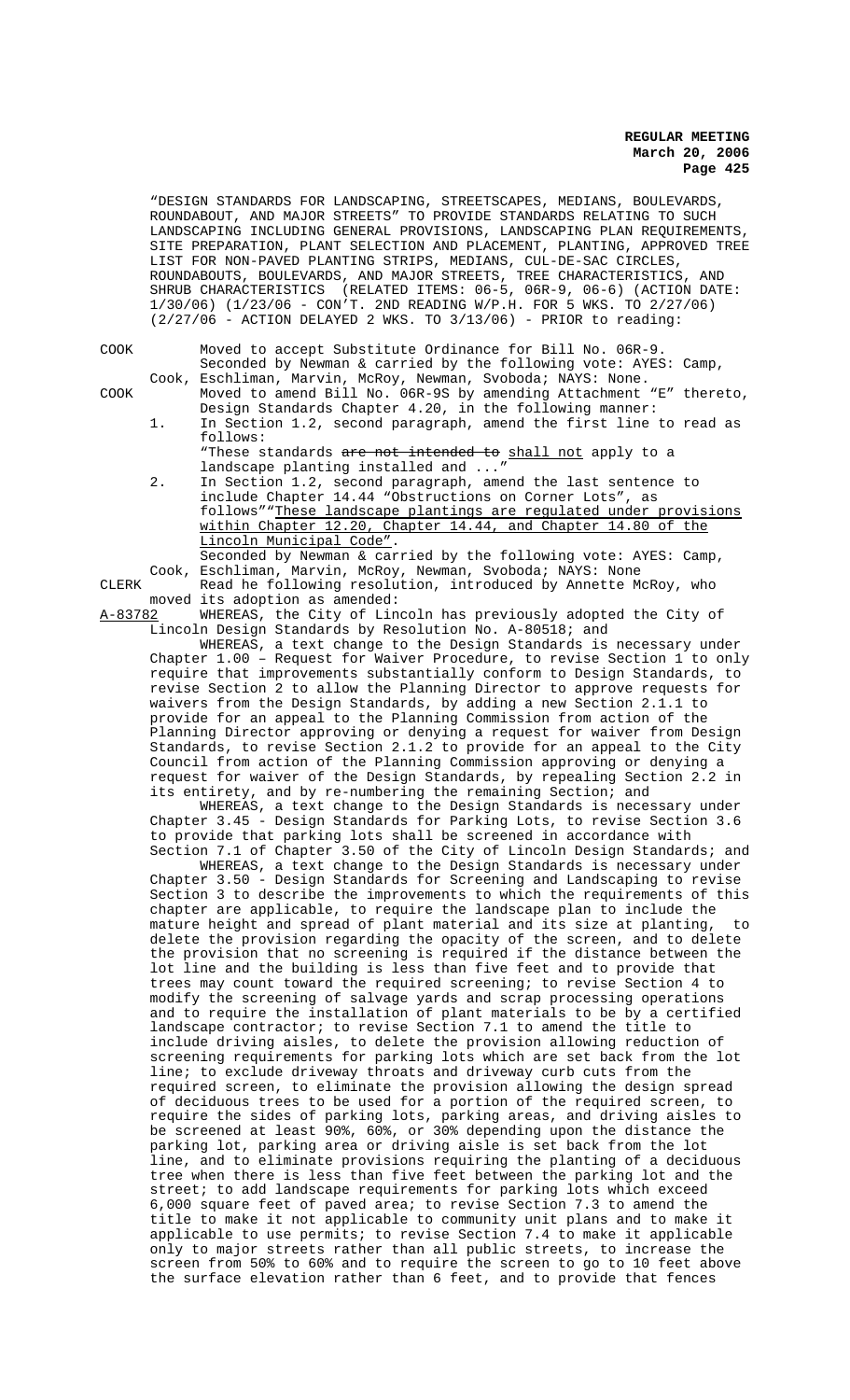used for a screen, they must be used in conjunction with plants; to revise Section 7.5 to also make its provisions apply to the H-1 and I-3 Zoning Districts; to revise Section 7.6 to revise provisions governing the number of required trees; to add a new Section 7.11 to require screening for refuse areas, recycling bins, open storage, loading areas, and ground-level mechanical equipment and to provide a screening standard; to revise Section 8 to provide when a certificate of occupancy may be issued; and to delete the provision allowing the planning director to make administrative adjustments; and

WHEREAS, a text change to the Design Standards is necessary under Title 3, Design Standards for Zoning Regulations, to add a new Chapter 3.105 entitled "Design Standards for Pedestrian Circulation in Commercial and Industrial Areas" to provide standards for such circulation.

WHEREAS, a text change to the Design Standards is necessary under Title 4, Miscellaneous Design Standards, to add a new Chapter 4.20 entitled "Design Standards for Landscaping, Streetscapes, Medians, Boulevards, Roundabout, and Major Streets" to provide standards relating to such landscaping including general provisions, landscaping plan requirements, site preparation, plant selection and placement, planting, approved tree list for non-paved planting strips, medians, cul-de-sac circles, roundabouts, boulevards, and major streets, tree characteristics, and shrub characteristics.

NOW, THEREFORE, BE IT RESOLVED by the City Council of the City of Lincoln, Nebraska:

1. That Chapter 1.00 of the City of Lincoln Design Standards, adopted by the City Council on November6, 2000 by Resolution No. A-80518, be and the same is hereby amended by amending Sections 1, 2.1, and 2.2 to read as shown on Attachment "A" which is attached hereto and

incorporated herein by reference.<br>2. That Chapter 3.45 of That Chapter 3.45 of the City of Lincoln Design Standards, adopted by the City Council on November 6, 2000 by Resolution No. A-80518, be and the same is hereby amended by amending Section 3.6 to read as shown on Attachment "B" which is attached hereto and incorporated herein by reference.<br>3. That Cha

That Chapter 3.50 of the City of Lincoln Design Standards, adopted by the City Council on November 6, 2000 by Resolution No. A-<br>80518, be and the same is hereby amended by amending Sections 3, 4, 7.1, 80518, be and the same is hereby amended by amending Sections 3, 4,  $7.3.$ ,  $7.4$ ,  $7.5$ ,  $7.6$ , by adding a new section 7.11 and by amending 7.3., 7.4, 7.5, 7.6, by adding a new section 7.11 and by amending Section 8 to read as shown on Attachment "C" which is attached hereto and incorporated herein by reference.

4. That Title 3 of the City of Lincoln Design Standards, adopted by the City Council on November 6, 2000 by Resolution No. A-80518, be and the same is hereby amended by adding a new Chapter 3.105 to read as shown on Attachment "D" which is attached hereto and

incorporated herein by reference.<br>5. That Title 4 of the C That Title 4 of the City of Lincoln Design Standards, adopted by the City Council on November 6, 2000 by Resolution No. A-80518, be and the same is hereby amended by adding a new Chapter 4.20 to read as shown on Attachment "E" which is attached hereto and incorporated herein by reference.

BE IT FURTHER RESOLVED that these amendments to the City of Lincoln Design Standards shall only apply to applications that are filed on or after the date of this Resolution.

Introduced by Annette McRoy Seconded by Marvin & carried by the following vote: AYES: Camp, Cook, Eschliman, Marvin, McRoy, Newman, Svoboda; NAYS: None.

MISC. 05007 - AMENDING TITLE 26 OF THE LINCOLN MUNICIPAL CODE RELATING TO THE LAND SUBDIVISION ORDINANCE BY AMENDING SECTION 26.23.040 TO MODIFY THE MINIMUM RIGHT-OF-WAY WIDTH FOR MAJOR STREETS AND TO PROVIDE TYPICAL CROSS-SECTION FIGURES FOR STREETS HAVING A WIDTH 120 FEET AND 130 FEET AND BY AMENDING SECTION 26.27.090 TO PROVIDE THAT TREES SHALL BE PLANTED IN THE PUBLIC RIGHT-OF-WAY ALONG MAJOR STREETS WHICH HAVE A MINIMUM OF 120 FEET OF RIGHT-OF-WAY (RELATED ITEMS: 06-5, 06R-9, 06-6) (1/23/06 - CON'T. 2ND READING W/P.H. FOR 5 WKS. TO 2/27/06) (2/27/06 - ACTION DELAYED 2 WKS. TO 3/13/06)(3/13/06 - ACTION CON'T. FOR 1 WK. TO 3/20/06) PRIOR to reading:

COOK Moved to accept Substitute Ordinance for Bill No. 06-6. Seconded by Newman & carried by the following vote: AYES: Camp, Cook, Eschliman, Marvin, McRoy, Newman, Svoboda; NAYS: None.